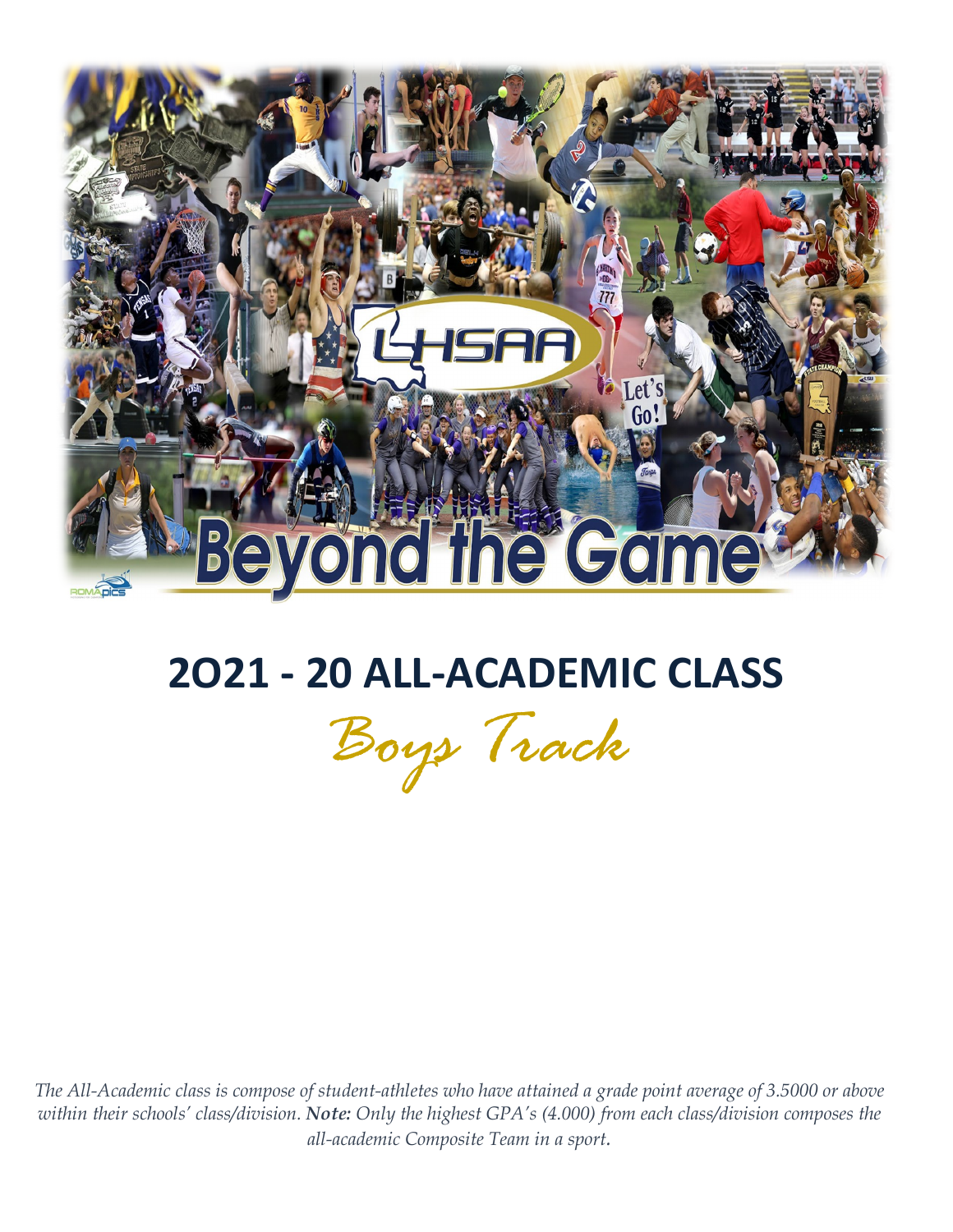

## 2021-22 ALL-ACADEMIC BOYS TRACK CLASS TEAM

| <b>Name</b>                | Year    | School                 | Sport     | <b>Class</b> | <b>GPA</b> |
|----------------------------|---------|------------------------|-----------|--------------|------------|
| Kaden McLaughlin           | 2021-22 | Archbishop Rummel      | <b>TK</b> | 5A           | 4.0000     |
| Clayton Robinson           | 2021-22 | Archbishop Shaw        | TK        | 5A           | 4.0000     |
| <b>Brady Burguieres</b>    | 2021-22 | <b>Barbe</b>           | TK        | 5A           | 4.0000     |
| Philip Forsyth             | 2021-22 | <b>Barbe</b>           | TK        | 5A           | 4.0000     |
| <b>Davis Sellers</b>       | 2021-22 | Benton                 | TK        | 5A           | 4.0000     |
| Lucas Gawarecki            | 2021-22 | Catholic - B.R.        | TK        | 5A           | 4.0000     |
| Max Guillot                | 2021-22 | Catholic - B.R.        | TK        | 5A           | 4.0000     |
| Shaan Jindal               | 2021-22 | Catholic - B.R.        | TK        | 5A           | 4.0000     |
| <b>Britton LeBlanc</b>     | 2021-22 | Catholic - B.R.        | TK        | 5A           | 4.0000     |
| Cody Rikhoff               | 2021-22 | Catholic - B.R.        | TK        | 5A           | 4.0000     |
| <b>Blaze Restivo</b>       | 2021-22 | Denham Springs         | TK        | 5A           | 4.0000     |
| Jason Wong                 | 2021-22 | Dutchtown              | TK        | 5A           | 4.0000     |
| Alex Lambert               | 2021-22 | <b>East Ascension</b>  | TK        | 5A           | 4.0000     |
| <b>Brian Le</b>            | 2021-22 | Fontainebleau          | TK        | 5A           | 4.0000     |
| <b>Matthew Busenlener</b>  | 2021-22 | Jesuit                 | <b>TK</b> | 5A           | 4.0000     |
| Ibrahim Alam               | 2021-22 | Lafayette              | TK        | 5A           | 4.0000     |
| David Gutierrez            | 2021-22 | Lafayette              | TK        | 5A           | 4.0000     |
| <b>Demarion Sowell</b>     | 2021-22 | Natchitoches Central   | TK        | 5A           | 4.0000     |
| <b>Brandon Turner</b>      | 2021-22 | Natchitoches Central   | TK        | 5A           | 4.0000     |
| Jeremy Nelson              | 2021-22 | <b>Ouachita Parish</b> | TK        | 5A           | 4.0000     |
| <b>Brandon Green</b>       | 2021-22 | Ruston                 | <b>TK</b> | 5A           | 4.0000     |
| Walker Badon               | 2021-22 | Slidell                | TK        | 5A           | 4.0000     |
| Jose Garcia-Gomez          | 2021-22 | Slidell                | TK        | 5A           | 4.0000     |
| Conrad Ontimara            | 2021-22 | Slidell                | TK        | 5A           | 4.0000     |
| <b>Fernando Torres</b>     | 2021-22 | Slidell                | TK        | 5A           | 4.0000     |
| Jake Held                  | 2021-22 | Southside              | TK        | 5A           | 4.0000     |
| <b>Grant Nastasi</b>       | 2021-22 | St. Paul's             | TK        | 5A           | 4.0000     |
| <b>Matthew Rotolo</b>      | 2021-22 | Walker                 | TK        | 5A           | 4.0000     |
| Jason Pool                 | 2021-22 | West Ouachita          | TΚ        | 5A           | 4.0000     |
| Caleb Ackman               | 2021-22 | Zachary                | TK        | 5A           | 4.0000     |
| Coln Doyle                 | 2021-22 | Archbishop Rummel      | TΚ        | 5A           | 3.9821     |
| <b>Dylan Armstrong</b>     | 2021-22 | Live Oak               | TK        | 5A           | 3.9810     |
| Logan White                | 2021-22 | <b>Brother Martin</b>  | TK        | 5A           | 3.9792     |
| <b>Brian Fish</b>          | 2021-22 | Jesuit                 | TK        | 5A           | 3.9762     |
| Felicien Ntipouna          | 2021-22 | Lafayette              | TK        | 5A           | 3.9668     |
| Robert Jackson             | 2021-22 | Walker                 | TK        | 5A           | 3.9643     |
| <b>Collin McClure</b>      | 2021-22 | Live Oak               | TK        | 5A           | 3.9636     |
| Zachary Nichols            | 2021-22 | St. Paul's             | TK        | 5A           | 3.9630     |
| <b>Lemanuel Turnipseed</b> | 2021-22 | Dutchtown              | TK        | 5A           | 3.9615     |

### *CLASS 5A*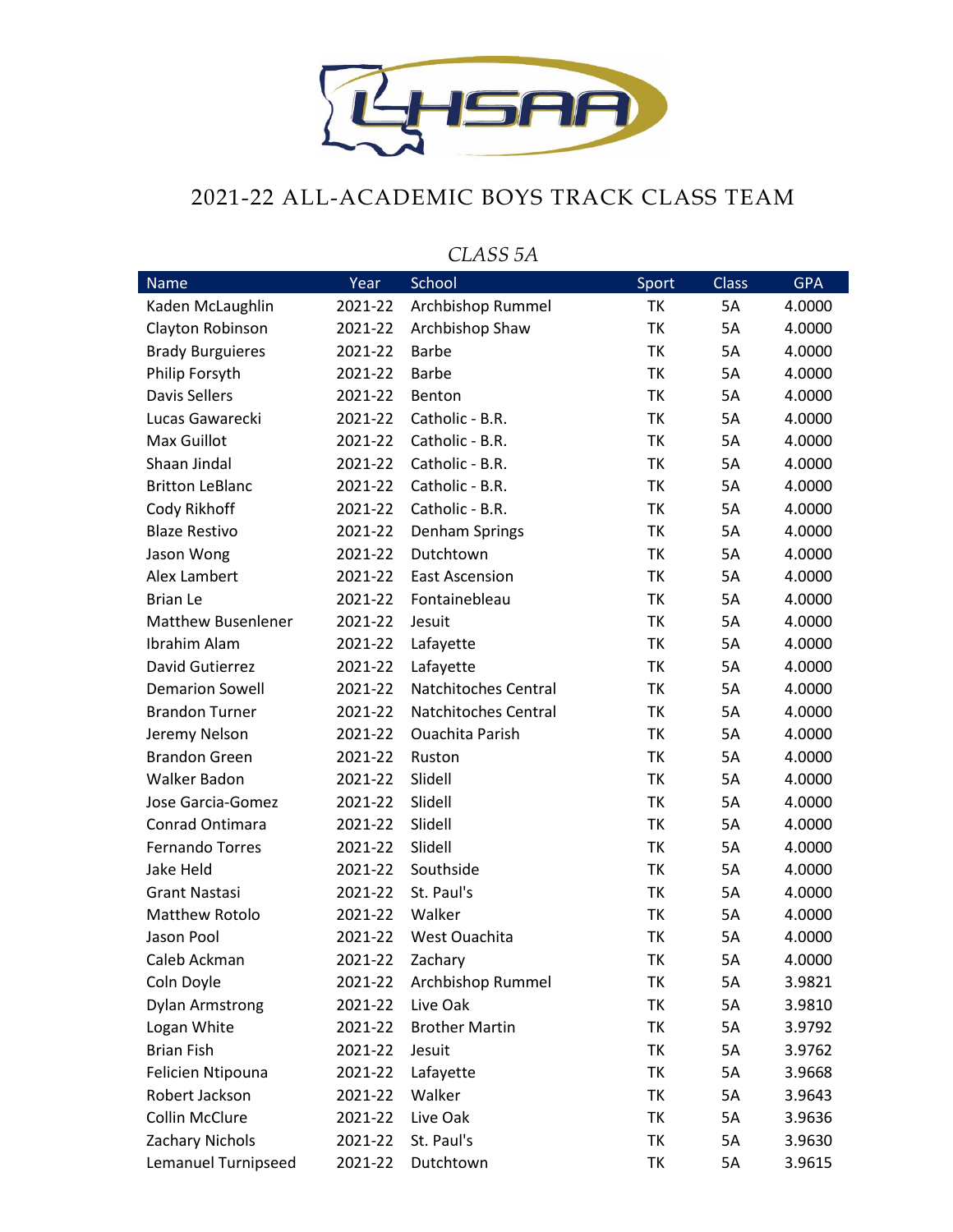| Name                   | Year    | School                      | Sport     | <b>Class</b> | <b>GPA</b> |
|------------------------|---------|-----------------------------|-----------|--------------|------------|
| Gerard Lorio           | 2021-22 | Catholic - B.R.             | TK        | 5A           | 3.9600     |
| Lonnie Tankersley      | 2021-22 | Fontainebleau               | TK        | 5A           | 3.9545     |
| Ray Melerine           | 2021-22 | <b>Barbe</b>                | <b>TK</b> | 5A           | 3.9400     |
| Grant Buquoi           | 2021-22 | <b>Brother Martin</b>       | TK        | 5A           | 3.9318     |
| Gavin Porche           | 2021-22 | Terrebonne                  | TK        | 5A           | 3.9310     |
| Nicholas Rosenthal     | 2021-22 | Live Oak                    | TK        | 5A           | 3.9245     |
| Dylan Sampson          | 2021-22 | Dutchtown                   | TK        | 5A           | 3.9231     |
| <b>Henry Black</b>     | 2021-22 | Archbishop Rummel           | TK        | 5A           | 3.9211     |
| Zach Haley             | 2021-22 | Haughton                    | TK        | 5A           | 3.9200     |
| Mason Watson           | 2021-22 | Woodlawn - B.R.             | TK        | 5A           | 3.9200     |
| <b>Tyler Beatty</b>    | 2021-22 | Walker                      | TK        | 5A           | 3.9184     |
| Benjamin Bird          | 2021-22 | Fontainebleau               | TK        | 5A           | 3.9111     |
| Zachary Maita          | 2021-22 | Fontainebleau               | TK        | 5A           | 3.9090     |
| Rayne Hansen           | 2021-22 | Fontainebleau               | TK        | 5A           | 3.9047     |
| Caleb Keister          | 2021-22 | Jesuit                      | <b>TK</b> | 5A           | 3.9024     |
| Gage Graham            | 2021-22 | St. Paul's                  | TK        | 5A           | 3.9000     |
| John Davis Vessel      | 2021-22 | Ruston                      | TK        | 5A           | 3.8888     |
| Tyriq Wilson           | 2021-22 | St. Augustine               | ТK        | 5A           | 3.8888     |
| Jason Paulin           | 2021-22 | <b>Brother Martin</b>       | TK        | 5A           | 3.8864     |
| Ryan Kimball           | 2021-22 | Southside                   | TK        | 5A           | 3.8846     |
| Daniel Sullivan        | 2021-22 | Catholic - B.R.             | TK        | 5A           | 3.8810     |
| Justin Aaron           | 2021-22 | <b>Natchitoches Central</b> | TK        | 5A           | 3.8800     |
| Samuel Hancock         | 2021-22 | West Ouachita               | TK        | 5A           | 3.8700     |
| <b>Austin Maggio</b>   | 2021-22 | Catholic - B.R.             | TK        | 5A           | 3.8600     |
| Sollon Scott IV        | 2021-22 | L. W. Higgins               | TK        | 5A           | 3.8600     |
| <b>Harrison Thomas</b> | 2021-22 | Catholic - B.R.             | TK        | 5A           | 3.8571     |
| Jake Landry            | 2021-22 | <b>Barbe</b>                | <b>TK</b> | 5A           | 3.8400     |
| Corey Lambert Jr.      | 2021-22 | <b>Brother Martin</b>       | TK        | 5A           | 3.8378     |
| Luke Barbara           | 2021-22 | Jesuit                      | TK        | 5A           | 3.8333     |
| Seth Caruthers         | 2021-22 | Slidell                     | <b>TK</b> | 5A           | 3.8333     |
| Amani Givens           | 2021-22 | Woodlawn - B.R.             | TK        | 5A           | 3.8333     |
| Jacob Stamper          | 2021-22 | Ouachita Parish             | ТK        | 5A           | 3.8181     |
| Caleb Tolbert          | 2021-22 | Jesuit                      | TK        | 5A           | 3.8095     |
| Landon Terro           | 2021-22 | Lafayette                   | TK        | 5A           | 3.8077     |
| Cole Laughlin          | 2021-22 | <b>Barbe</b>                | TK        | 5A           | 3.8000     |
| Carlton Johnson        | 2021-22 | Zachary                     | TK        | 5A           | 3.8000     |
| Peyton Stafford        | 2021-22 | Live Oak                    | TK        | 5A           | 3.7944     |
| <b>Thomas Moreau</b>   | 2021-22 | Southside                   | TK        | 5A           | 3.7917     |
| <b>Falon Short</b>     | 2021-22 | H.L. Bourgeois              | TK        | 5A           | 3.7872     |
| Amir Dotson            | 2021-22 | <b>Baton Rouge</b>          | TK        | 5A           | 3.7857     |
| Ma'tias Willis         | 2021-22 | <b>Ouachita Parish</b>      | TK        | 5A           | 3.7826     |
| <b>William Estes</b>   | 2021-22 | Ruston                      | TK        | 5A           | 3.7818     |
| Caleb Babineaux        | 2021-22 | Ruston                      | TK        | 5A           | 3.7800     |
| Evan Nguyen            | 2021-22 | Lafayette                   | ΤK        | 5A           | 3.7778     |
| <b>Cole Martin</b>     | 2021-22 | Dutchtown                   | TK        | 5A           | 3.7759     |
| Rashaad Jefferson      | 2021-22 | Archbishop Rummel           | TK        | 5A           | 3.7742     |
| Sean Winfield          | 2021-22 | Dutchtown                   | ΤK        | 5A           | 3.7692     |
| <b>Authur Martin</b>   | 2021-22 | Riverdale                   | ТK        | 5A           | 3.7690     |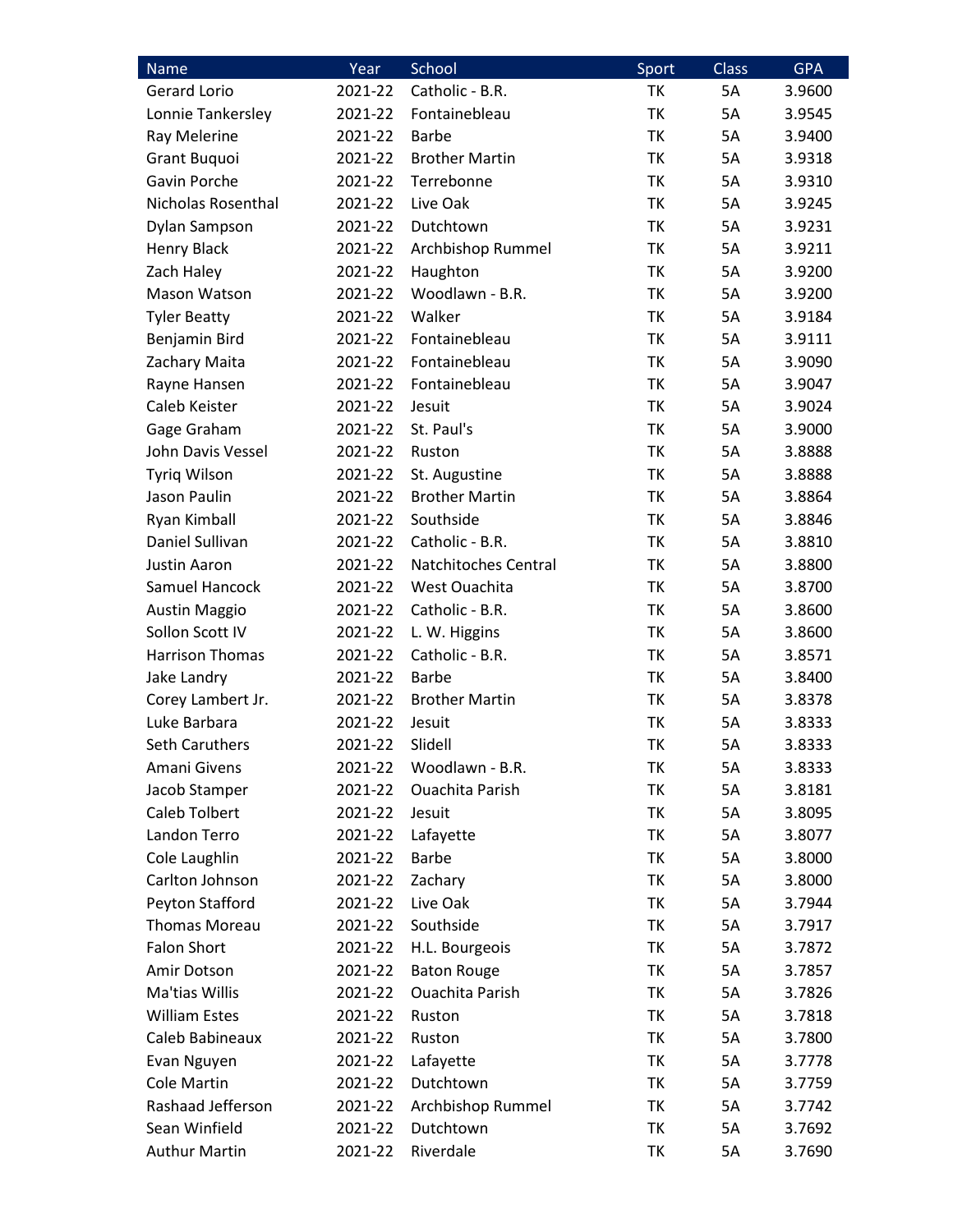| Name                    | Year    | School                 | Sport     | <b>Class</b> | <b>GPA</b> |
|-------------------------|---------|------------------------|-----------|--------------|------------|
| Carter Killian          | 2021-22 | Archbishop Rummel      | TK        | 5A           | 3.7651     |
| William Schroeder       | 2021-22 | Catholic - B.R.        | TK        | 5A           | 3.7619     |
| Andrew Nolan            | 2021-22 | Archbishop Rummel      | <b>TK</b> | 5A           | 3.7617     |
| Joel Tyler              | 2021-22 | Airline                | TK        | 5A           | 3.7560     |
| <b>Matthew Sciambra</b> | 2021-22 | Catholic - B.R.        | TK        | 5A           | 3.7551     |
| Jaden Watson            | 2021-22 | Dutchtown              | TK        | 5A           | 3.7407     |
| <b>Bennett Saia</b>     | 2021-22 | Catholic - B.R.        | TK        | 5A           | 3.7381     |
| Laiden Broadway         | 2021-22 | Haughton               | TK        | 5A           | 3.7300     |
| <b>Drake Hodges</b>     | 2021-22 | Terrebonne             | <b>TK</b> | 5A           | 3.7292     |
| Andrew Duckworth        | 2021-22 | Denham Springs         | TK        | 5A           | 3.7234     |
| Lejaune George          | 2021-22 | Zachary                | TK        | 5A           | 3.7166     |
| <b>Bruce MacMorran</b>  | 2021-22 | Catholic - B.R.        | <b>TK</b> | 5A           | 3.7143     |
| Nelson Blackburn        | 2021-22 | Ruston                 | TK        | 5A           | 3.7142     |
| <b>Tyler Cantu</b>      | 2021-22 | Walker                 | TK        | 5A           | 3.7083     |
| <b>Noah Andrews</b>     | 2021-22 | John Curtis Christian  | TK        | 5A           | 3.7000     |
| Xavier Robinson         | 2021-22 | Zachary                | TK        | 5A           | 3.6964     |
| Talik Johnson           | 2021-22 | Captain Shreve         | TK        | 5A           | 3.6923     |
| Cameron Walker          | 2021-22 | Airline                | TK        | 5A           | 3.6920     |
| <b>Bransen Phillips</b> | 2021-22 | Catholic - B.R.        | TK        | 5A           | 3.6905     |
| Sam Le                  | 2021-22 | Jesuit                 | TK        | 5A           | 3.6905     |
| Adrian Orellana         | 2021-22 | Parkway                | <b>TK</b> | 5A           | 3.6900     |
| Javen Nicholas          | 2021-22 | St. Augustine          | TK        | 5A           | 3.6900     |
| Sean Bell               | 2021-22 | Airline                | TK        | 5A           | 3.6823     |
| Lynn Slaby              | 2021-22 | Live Oak               | TK        | 5A           | 3.6809     |
| Cody Boyer              | 2021-22 | Slidell                | TK        | 5A           | 3.6777     |
| <b>Bryce Watkins</b>    | 2021-22 | East St. John          | TK        | 5A           | 3.6736     |
| Dylan Bergeron          | 2021-22 | Central - B.R.         | <b>TK</b> | 5A           | 3.6724     |
| Jacob Melton            | 2021-22 | St. Paul's             | TK        | 5A           | 3.6719     |
| Colin Womac             | 2021-22 | Archbishop Rummel      | TK        | 5A           | 3.6667     |
| Samuel Henry            | 2021-22 | Walker                 | <b>TK</b> | 5A           | 3.6667     |
| Haydan Chiasson         | 2021-22 | Central Lafourche      | TK        | 5A           | 3.6666     |
| <b>Brady Beason</b>     | 2021-22 | Ruston                 | TΚ        | 5A           | 3.6666     |
| Noah Guerrero           | 2021-22 | Terrebonne             | TK        | 5A           | 3.6666     |
| Nathan Cruz             | 2021-22 | <b>Ouachita Parish</b> | TK        | 5A           | 3.6595     |
| Colby Smith             | 2021-22 | Live Oak               | ΤK        | 5A           | 3.6566     |
| <b>Nathan Curtis</b>    | 2021-22 | Live Oak               | TK        | 5A           | 3.6559     |
| Aiden Saunders          | 2021-22 | Live Oak               | ΤK        | 5A           | 3.6484     |
| <b>Steven Mayer</b>     | 2021-22 | Catholic - B.R.        | TK        | 5A           | 3.6429     |
| Matthew Joubert         | 2021-22 | Jesuit                 | TK        | 5A           | 3.6429     |
| <b>Trent Wells</b>      | 2021-22 | C.E. Byrd              | TK        | 5A           | 3.6428     |
| Kenneth Trey Smith      | 2021-22 | Haughton               | TK        | 5A           | 3.6400     |
| Thomas Faherty III      | 2021-22 | St. Paul's             | TK        | 5A           | 3.6400     |
| Colin McRae             | 2021-22 | Alexandria             | TK        | 5A           | 3.6383     |
| Jayden Averhart         | 2021-22 | Slidell                | TK        | 5A           | 3.6333     |
| Mason Haley             | 2021-22 | Benton                 | TK        | 5A           | 3.6300     |
| Chase Barrow            | 2021-22 | St. Augustine          | TK        | 5A           | 3.6300     |
| Jacob Gondron           | 2021-22 | Lafayette              | ТK        | 5A           | 3.6250     |
| <b>Kendrick Simmons</b> | 2021-22 | <b>Barbe</b>           | TΚ        | 5A           | 3.6200     |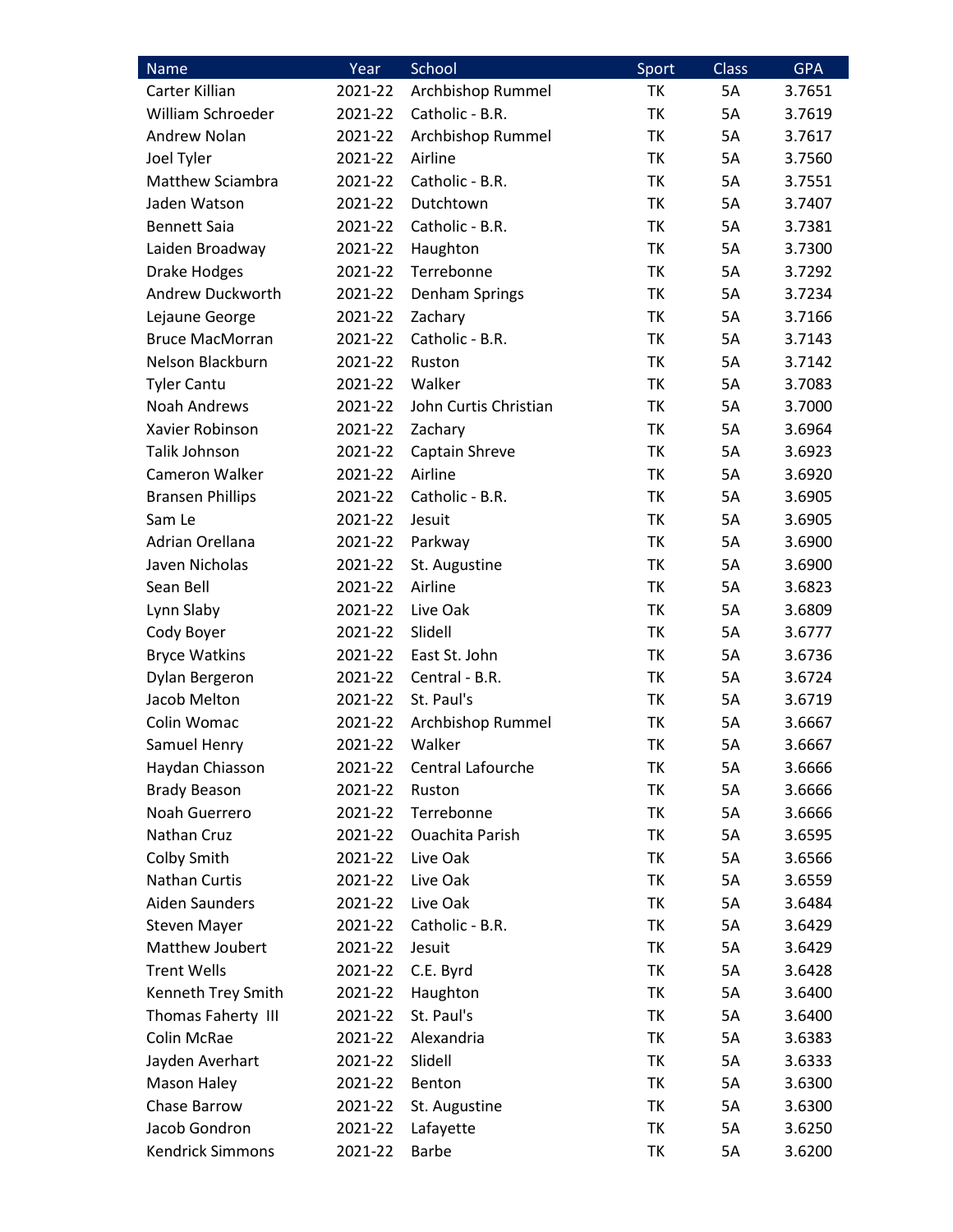| Name                       | Year    | School                 | Sport     | <b>Class</b> | <b>GPA</b> |
|----------------------------|---------|------------------------|-----------|--------------|------------|
| <b>Bryant Breksa</b>       | 2021-22 | Chalmette              | <b>TK</b> | <b>5A</b>    | 3.6190     |
| Jed Allen                  | 2021-22 | Ruston                 | TK        | 5A           | 3.6153     |
| Jayden Gradney             | 2021-22 | Barbe                  | TK        | 5A           | 3.6100     |
| <b>Trevion Batiste</b>     | 2021-22 | Southside              | ТK        | 5A           | 3.6087     |
| <b>Beau Domingue</b>       | 2021-22 | Hammond                | <b>TK</b> | 5A           | 3.6078     |
| <b>Voltaire Sanders</b>    | 2021-22 | Zachary                | TK        | 5A           | 3.6071     |
| <b>Calvin Willis</b>       | 2021-22 | Natchitoches Central   | TK        | 5A           | 3.6000     |
| Jireh Childs               | 2021-22 | West Jefferson         | TK        | 5A           | 3.6000     |
| <b>Ethan Miller</b>        | 2021-22 | West Ouachita          | TK        | 5A           | 3.6000     |
| Jacob Cibilich             | 2021-22 | Jesuit                 | TK        | 5A           | 3.5952     |
| <b>Kennard Garrett</b>     | 2021-22 | Catholic - B.R.        | ТK        | 5A           | 3.5918     |
| <b>Clement Undom</b>       | 2021-22 | Terrebonne             | TK        | 5A           | 3.5909     |
| Henri Ranesmore            | 2021-22 | Mandeville             | TK        | 5A           | 3.5833     |
| Joseph Kronenberger        | 2021-22 | Catholic - B.R.        | <b>TK</b> | 5A           | 3.5800     |
| Nathan Sams                | 2021-22 | West Ouachita          | TK        | 5A           | 3.5800     |
| Hayven Miller              | 2021-22 | Chalmette              | TK        | 5A           | 3.5751     |
| <b>Peter Cates</b>         | 2021-22 | Catholic - B.R.        | TK        | 5A           | 3.5714     |
| Joseph Serpas              | 2021-22 | Catholic - B.R.        | TK        | 5A           | 3.5714     |
| Drew Mitten                | 2021-22 | <b>Barbe</b>           | TK        | 5A           | 3.5700     |
| Javari Sanders             | 2021-22 | <b>West Monroe</b>     | TK        | 5A           | 3.5666     |
| Jonathan Limones           | 2021-22 | Airline                | TK        | 5A           | 3.5621     |
| <b>Braden Robinson</b>     | 2021-22 | Live Oak               | TK        | 5A           | 3.5604     |
| Anthony Ardoin             | 2021-22 | Benton                 | TK        | 5A           | 3.5600     |
| Mikesell Wade              | 2021-22 | Archbishop Rummel      | TK        | 5A           | 3.5481     |
| <b>Frederick Dudley</b>    | 2021-22 | Haughton               | TK        | 5A           | 3.5400     |
| <b>Charles Prince</b>      | 2021-22 | <b>Ouachita Parish</b> | TK        | 5A           | 3.5384     |
| Carter Decuir              | 2021-22 | Catholic - B.R.        | TK        | 5A           | 3.5366     |
| <b>Christian Breazeale</b> | 2021-22 | Slidell                | TK        | 5A           | 3.5357     |
| Justin Smith               | 2021-22 | Covington              | TK        | 5A           | 3.5319     |
| Clark Chustz               | 2021-22 | Catholic - B.R.        | TK        | 5A           | 3.5238     |
| <b>Tyrese Primus</b>       | 2021-22 | Ponchatoula            | TK        | 5A           | 3.5238     |
| Cody Clement               | 2021-22 | <b>Brother Martin</b>  | TK        | 5A           | 3.5227     |
| Luke Manno                 | 2021-22 | Terrebonne             | TK        | 5A           | 3.5200     |
| Mike Hall                  | 2021-22 | West Ouachita          | ТK        | 5A           | 3.5111     |
| Azaiah Lee                 | 2021-22 | Southwood              | TK        | 5A           | 3.5100     |
| <b>Grant Griffin</b>       | 2021-22 | Catholic - B.R.        | TK        | 5A           | 3.5000     |
| Corey Singleton            | 2021-22 | Catholic - B.R.        | ΤK        | 5A           | 3.5000     |
| <b>Triston Watford</b>     | 2021-22 | Covington              | TK        | 5A           | 3.5000     |
| Gabriel Byrd               | 2021-22 | St. Augustine          | ΤK        | 5A           | 3.5000     |
| Zander Dunbar              | 2021-22 | St. Augustine          | ТK        | 5A           | 3.5000     |
| Avion Dotch                | 2021-22 | Walker                 | ТK        | 5A           | 3.5000     |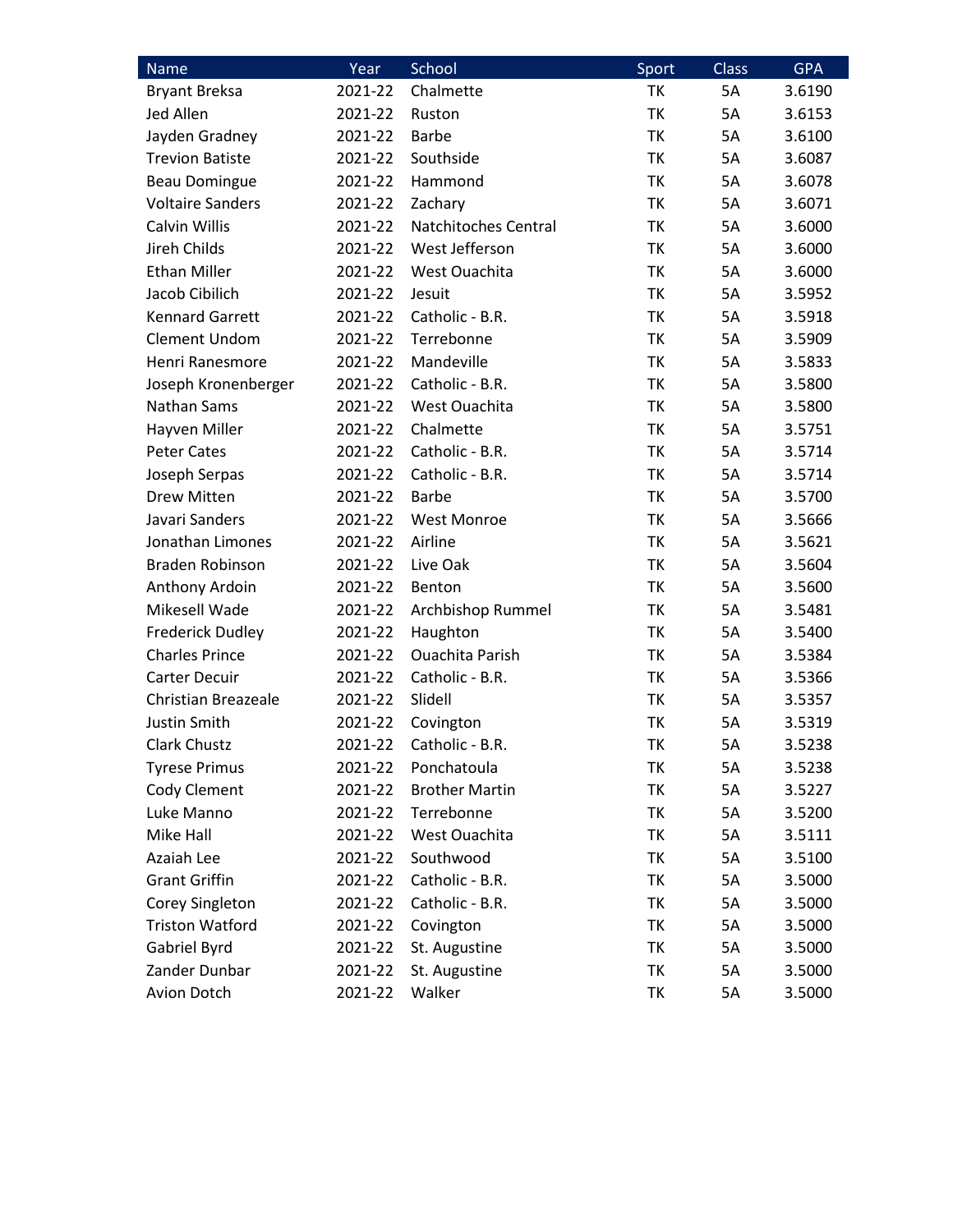### *CLASS 4A*

| <b>Name</b>                 | Year    | School                          | Sport     | Class | <b>GPA</b> |
|-----------------------------|---------|---------------------------------|-----------|-------|------------|
| <b>Kyle Andrews</b>         | 2021-22 | <b>Belle Chasse</b>             | TK        | 4A    | 4.0000     |
| <b>Ryan Miller</b>          | 2021-22 | <b>Belle Chasse</b>             | TK        | 4A    | 4.0000     |
| <b>Hank Castilaw</b>        | 2021-22 | DeRidder                        | TK        | 4A    | 4.0000     |
| <b>Nelson Tamez</b>         | 2021-22 | DeRidder                        | TK        | 4A    | 4.0000     |
| Kalel Lopez                 | 2021-22 | Leesville                       | TK        | 4A    | 4.0000     |
| <b>Breard Inabnett</b>      | 2021-22 | Neville                         | TK        | 4A    | 4.0000     |
| John Collins                | 2021-22 | North DeSoto                    | TK        | 4A    | 4.0000     |
| Darrius Davidson            | 2021-22 | Peabody                         | TK        | 4A    | 4.0000     |
| <b>Kendall Smith</b>        | 2021-22 | South Lafourche                 | TK        | 4A    | 4.0000     |
| Anthony Latonna             | 2021-22 | St. Michael the Archangel       | TK        | 4A    | 4.0000     |
| Cameron Kelly               | 2021-22 | <b>Teurlings Catholic</b>       | TK        | 4A    | 4.0000     |
| <b>Blaine Mouriz</b>        | 2021-22 | <b>Belle Chasse</b>             | TK        | 4A    | 3.9886     |
| James Balart                | 2021-22 | St. Michael the Archangel       | TK        | 4A    | 3.9773     |
| <b>Tyler Dickson</b>        | 2021-22 | <b>Belle Chasse</b>             | TK        | 4A    | 3.9607     |
| <b>Cornelius Barthelemy</b> | 2021-22 | <b>Helen Cox</b>                | TK        | 4A    | 3.9583     |
| <b>Holden Larimore</b>      | 2021-22 | Livonia                         | TK        | 4A    | 3.9420     |
| <b>Arthur Lavalais</b>      | 2021-22 | Peabody                         | TK        | 4A    | 3.9184     |
| Shannon Jackson             | 2021-22 | Washington-Marion               | TK        | 4A    | 3.8926     |
| <b>JEKEYDRICK RICHARD</b>   | 2021-22 | <b>Belaire</b>                  | TK        | 4A    | 3.8913     |
| Dennis Pennington           | 2021-22 | North Vermilion                 | TK        | 4A    | 3.8333     |
| <b>Carson Riser</b>         | 2021-22 | North DeSoto                    | TK        | 4A    | 3.8182     |
| Logan Ferguson              | 2021-22 | North DeSoto                    | <b>TK</b> | 4A    | 3.8148     |
| Kohl Champagne              | 2021-22 | <b>Beau Chene</b>               | TK        | 4A    | 3.8100     |
| Jamarcia Taylor             | 2021-22 | Huntington                      | TK        | 4A    | 3.8076     |
| <b>Riley Viator</b>         | 2021-22 | North Vermilion                 | TK        | 4A    | 3.8000     |
| Azavia Wise                 | 2021-22 | Huntington                      | TK        | 4A    | 3.7872     |
| Caden Bealer                | 2021-22 | Leesville                       | TK        | 4A    | 3.7872     |
| Wyatt Bertrand              | 2021-22 | Eunice                          | TK        | 4A    | 3.7867     |
| Keyron Wade                 | 2021-22 | Livingston Collegiate           | TK        | 4A    | 3.7654     |
| <b>Trey McCann</b>          | 2021-22 | St. Michael the Archangel       | ТK        | 4A    | 3.7619     |
| <b>Avery Murphy</b>         | 2021-22 | North DeSoto                    | ΤK        | 4A    | 3.7500     |
| <b>Brady Palmer</b>         | 2021-22 | <b>Belle Chasse</b>             | ТK        | 4A    | 3.7245     |
| Cayden Ruiz                 | 2021-22 | Cecilia                         | ТK        | 4A    | 3.7142     |
| Andrew Snyder               | 2021-22 | St. Michael the Archangel       | TK        | 4A    | 3.6905     |
| David Ramirez               | 2021-22 | <b>Beau Chene</b>               | TK        | 4A    | 3.6818     |
| <b>Duvallon Bell</b>        | 2021-22 | Livingston Collegiate           | ΤK        | 4A    | 3.6754     |
| Andrew Barnhill Schnebelen  | 2021-22 | <b>Evangel Christian</b>        | TK        | 4A    | 3.6700     |
| Malachi Preciado            | 2021-22 | <b>Warren Easton</b>            | ТK        | 4A    | 3.6538     |
| Denichlass Jeter            | 2021-22 | <b>Belaire</b>                  | ТK        | 4A    | 3.6458     |
| Hudson Cobb                 | 2021-22 | DeRidder                        | ТK        | 4A    | 3.6444     |
| Owen Doucet                 | 2021-22 | Livonia                         | TK        | 4A    | 3.6380     |
| Jaymie Rutherford           | 2021-22 | Leesville                       | ΤK        | 4A    | 3.6190     |
| Jakobe Allen                | 2021-22 | Liberty                         | ΤK        | 4A    | 3.6000     |
| Alex Rodrigue               | 2021-22 | St. Michael the Archangel       | ТK        | 4A    | 3.5952     |
| Leonardo Reyes              | 2021-22 | New Orleans Military & Maritime | ΤK        | 4A    | 3.5600     |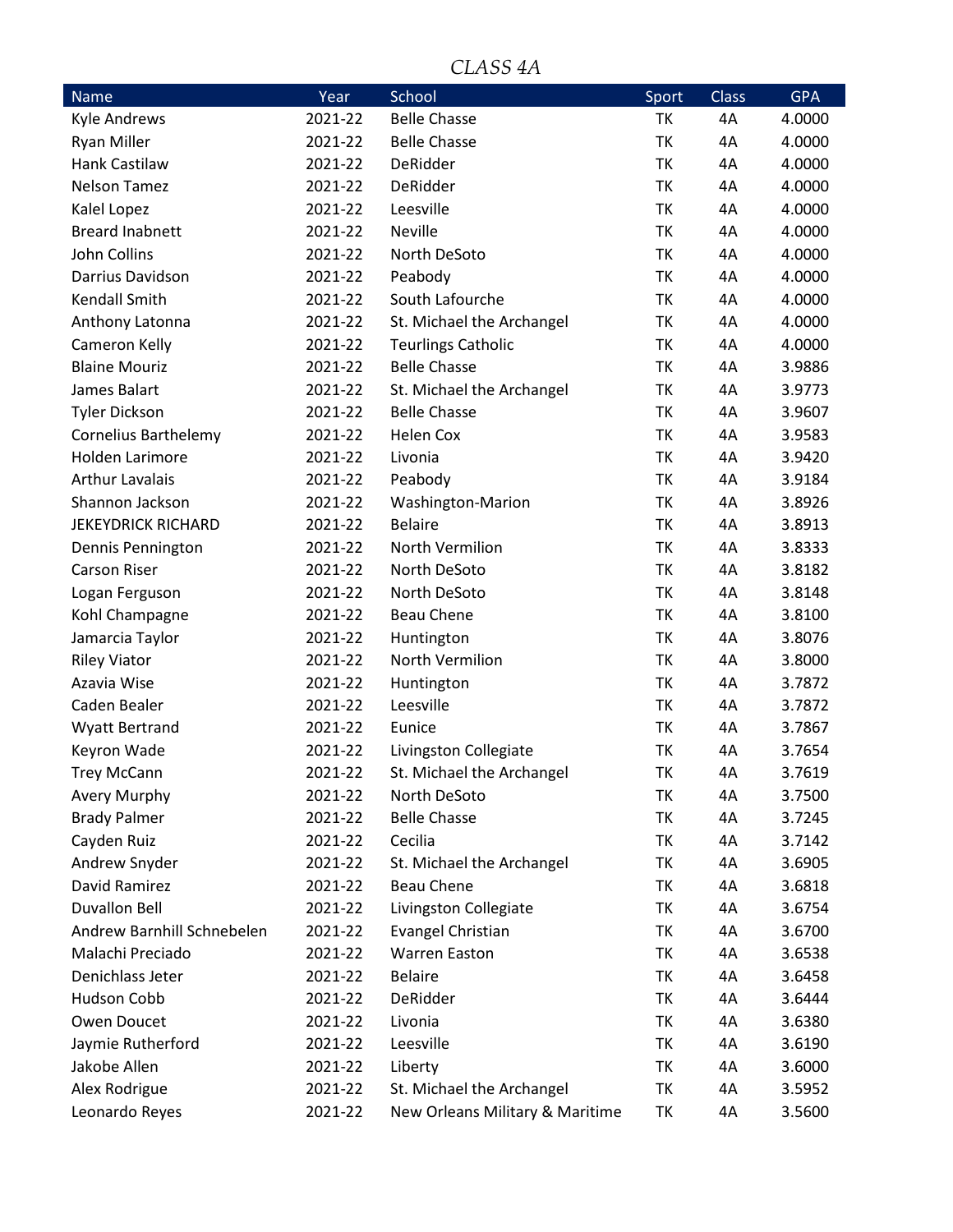*CLASS 3A*

| Name                        | Year    | School                         | Sport     | Class | <b>GPA</b> |
|-----------------------------|---------|--------------------------------|-----------|-------|------------|
| Gabe Hoosier                | 2021-22 | <b>Buckeye</b>                 | ТK        | 3A    | 4.0000     |
| Eli Melton                  | 2021-22 | David Thibodaux                | TK        | 3A    | 4.0000     |
| <b>Brennan Henry</b>        | 2021-22 | E.D. White                     | TK        | 3A    | 4.0000     |
| Dylan Crochet               | 2021-22 | lota                           | TK        | 3A    | 4.0000     |
| Patrick Haynes              | 2021-22 | Loyola Prep                    | TK        | 3A    | 4.0000     |
| <b>Spencer Pringle</b>      | 2021-22 | Loyola Prep                    | TK        | 3A    | 4.0000     |
| <b>Christian Broussard</b>  | 2021-22 | Mamou                          | TK        | 3A    | 4.0000     |
| <b>Edan Stagg</b>           | 2021-22 | University Lab                 | TK        | 3A    | 4.0000     |
| <b>Barro Massad</b>         | 2021-22 | Loyola Prep                    | TK        | 3A    | 3.9767     |
| Paul Vaughn                 | 2021-22 | Grant                          | <b>TK</b> | 3A    | 3.9636     |
| Andres Jacob                | 2021-22 | Archbishop Hannan              | TK        | 3A    | 3.9423     |
| Daniel Lee                  | 2021-22 | University Lab                 | TK        | 3A    | 3.9348     |
| Ryan Rojas                  | 2021-22 | Patrick Taylor - Science/Tech. | TK        | 3A    | 3.9286     |
| <b>Andrew Phillips</b>      | 2021-22 | Grant                          | TK        | 3A    | 3.9215     |
| Antonio Taylor              | 2021-22 | Richwood                       | TK        | 3A    | 3.9180     |
| Keagan Cuppens              | 2021-22 | Westlake                       | TK        | 3A    | 3.9100     |
| <b>Maximus Crofton</b>      | 2021-22 | Loyola Prep                    | TK        | 3A    | 3.9024     |
| <b>Brendan David Martin</b> | 2021-22 | E.D. White                     | TK        | 3A    | 3.9000     |
| <b>Parker Bristow</b>       | 2021-22 | West Feliciana                 | TK        | 3A    | 3.8958     |
| Dane Christensen            | 2021-22 | University Lab                 | TK        | 3A    | 3.8913     |
| James Upp                   | 2021-22 | University Lab                 | TK        | 3A    | 3.8667     |
| Dillon Kennamer             | 2021-22 | <b>Brusly</b>                  | <b>TK</b> | 3A    | 3.8500     |
| Landon Martin               | 2021-22 | University Lab                 | TK        | 3A    | 3.8478     |
| <b>Matthew Heinse</b>       | 2021-22 | University Lab                 | TK        | 3A    | 3.8400     |
| Jacob Etheredge             | 2021-22 | <b>Buckeye</b>                 | TK        | 3A    | 3.8182     |
| Daniel Jupiter              | 2021-22 | St. James                      | TK        | 3A    | 3.8148     |
| Nathaniel McNally           | 2021-22 | St. Louis Catholic             | TK        | 3A    | 3.8148     |
| <b>Christian Nelson</b>     | 2021-22 | <b>Berwick</b>                 | TK        | 3A    | 3.8000     |
| Javin Griffin               | 2021-22 | St. Martinville                | TK        | 3A    | 3.8000     |
| Connor Bergeron             | 2021-22 | lota                           | TK        | 3A    | 3.7826     |
| <b>Triston Dunbar</b>       | 2021-22 | Marksville                     | TK        | 3A    | 3.7748     |
| <b>Edwin Brennan</b>        | 2021-22 | <b>Brusly</b>                  | TK        | 3A    | 3.7500     |
| Joshua Vu                   | 2021-22 | Patrick Taylor - Science/Tech. | TK        | 3A    | 3.7500     |
| James Dunbar                | 2021-22 | <b>Buckeye</b>                 | TK        | 3A    | 3.7391     |
| Jack Falgout                | 2021-22 | Kaplan                         | TK        | 3A    | 3.7391     |
| <b>Brett Brady</b>          | 2021-22 | E.D. White                     | TK        | 3A    | 3.7100     |
| Carson LeBlanc              | 2021-22 | <b>Berwick</b>                 | ТK        | 3A    | 3.7083     |
| <b>Dillon Gunner</b>        | 2021-22 | Patterson                      | TK        | 3A    | 3.7000     |
| Cardell Smith               | 2021-22 | West Feliciana                 | TK        | 3A    | 3.6875     |
| Zachary Campbell            | 2021-22 | <b>Berwick</b>                 | TK        | 3A    | 3.6800     |
| <b>Torren County</b>        | 2021-22 | Booker T. Washington - N.O.    | TK        | 3A    | 3.6667     |
| Wyatt Whipp                 | 2021-22 | Parkview Baptist               | ТK        | 3A    | 3.6522     |
| <b>Mason Lawless</b>        | 2021-22 | E.D. White                     | TK        | 3A    | 3.6364     |
| Andrew Godke                | 2021-22 | West Feliciana                 | TK        | 3A    | 3.6346     |
| Jackson McNeil              | 2021-22 | Loyola Prep                    | TK        | 3A    | 3.6300     |
| John Lapaille               | 2021-22 | Grant                          | TK        | 3A    | 3.6271     |
| Payton Parks-Smith          | 2021-22 | Sterlington                    | ΤK        | 3A    | 3.6216     |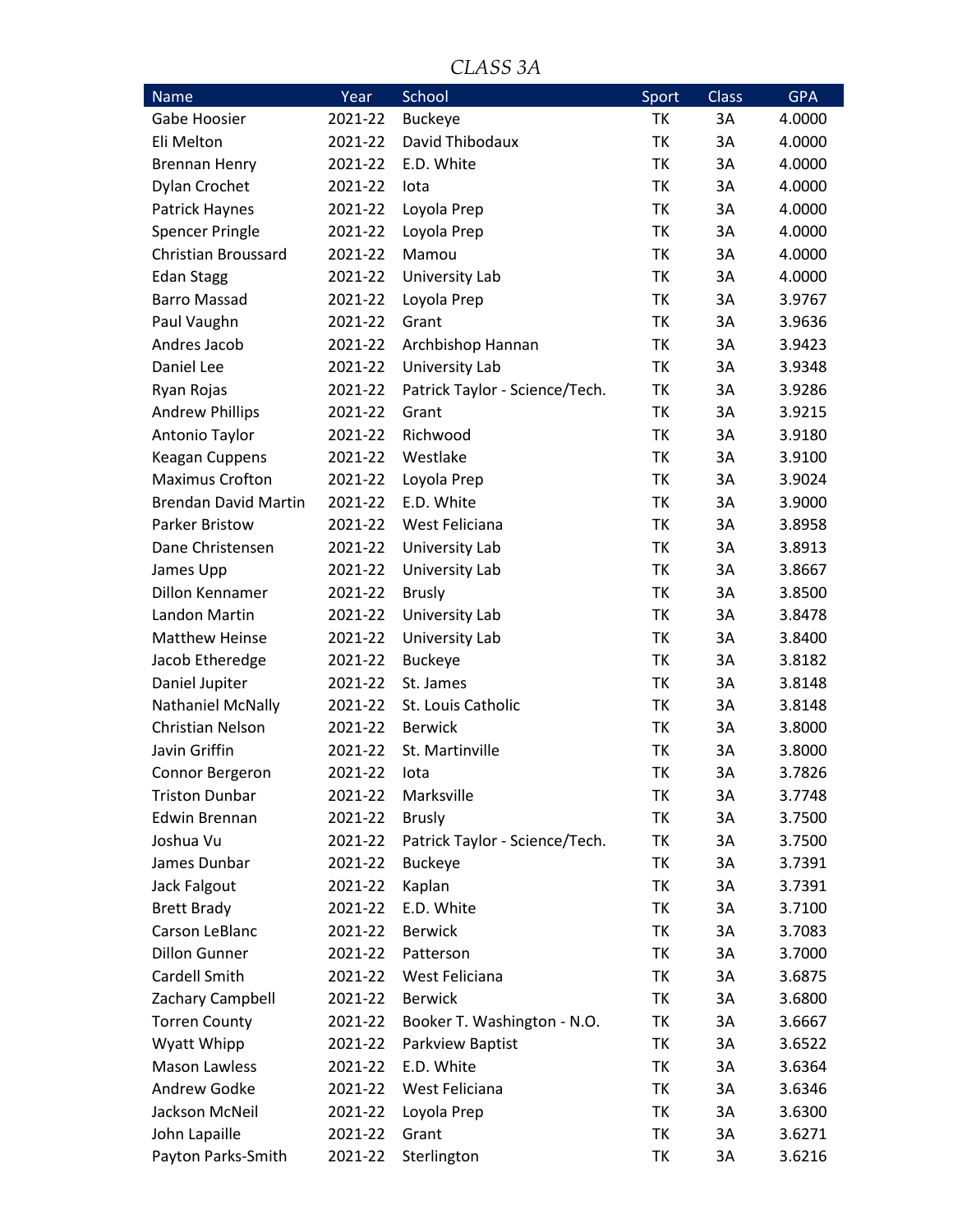| <b>Name</b>            | Year    | School             | Sport | <b>Class</b> | <b>GPA</b> |
|------------------------|---------|--------------------|-------|--------------|------------|
| Nathan Roy             | 2021-22 | Crowley            | ТK    | 3A           | 3.6190     |
| Jase Pope              | 2021-22 | Sterlington        | тк    | 3A           | 3.6153     |
| <b>Mason Scroggs</b>   | 2021-22 | Grant              | тк    | 3A           | 3.6000     |
| Christian Malbreaux    | 2021-22 | lowa               | ТK    | 3A           | 3.6000     |
| Brennan Self           | 2021-22 | Jewel Sumner       | ТK    | 3A           | 3.5952     |
| <b>Bryce Jarrell</b>   | 2021-22 | West Feliciana     | тк    | 3A           | 3.5745     |
| Logan Trahan           | 2021-22 | St. Louis Catholic | тк    | 3A           | 3.5417     |
| <b>Quinton Collins</b> | 2021-22 | lowa               | ТK    | 3A           | 3.5400     |
| Cole Adair             | 2021-22 | Loyola Prep        | ТK    | 3A           | 3.5366     |
| Kyron Reed             | 2021-22 | Sophie B. Wright   | тк    | 3A           | 3.5000     |
| Carsen Manuel          | 2021-22 | University Lab     | ТΚ    | 3A           | 3.5000     |

#### *CLASS 2A*

| Name                      | Year    | <b>School</b>              | Sport     | <b>Class</b> | <b>GPA</b> |
|---------------------------|---------|----------------------------|-----------|--------------|------------|
| Cole Lemoine              | 2021-22 | <b>Ascension Episcopal</b> | <b>TK</b> | 2A           | 4.0000     |
| Pierson Peebles           | 2021-22 | <b>Ascension Episcopal</b> | ТK        | 2A           | 4.0000     |
| <b>Justin Dynes</b>       | 2021-22 | Episcopal                  | <b>TK</b> | 2A           | 4.0000     |
| <b>Brayden Byers</b>      | 2021-22 | <b>Holy Savior Menard</b>  | ТK        | 2A           | 4.0000     |
| Ty Bynog                  | 2021-22 | Kinder                     | TK        | 2A           | 4.0000     |
| Christopher Soileau       | 2021-22 | Kinder                     | <b>TK</b> | 2A           | 4.0000     |
| Jake Jeandron             | 2021-22 | St. Charles                | TK        | 2A           | 4.0000     |
| <b>Elijah Price</b>       | 2021-22 | Vinton                     | <b>TK</b> | 2A           | 4.0000     |
| <b>Tyler Colbert</b>      | 2021-22 | Kentwood                   | <b>TK</b> | 2A           | 3.9998     |
| <b>Dallas Daniels</b>     | 2021-22 | Oakdale                    | <b>TK</b> | 2A           | 3.9900     |
| David Dryden Duggins      | 2021-22 | Episcopal                  | <b>TK</b> | 2A           | 3.9615     |
| Gage Bearden              | 2021-22 | Rosepine                   | <b>TK</b> | 2A           | 3.9600     |
| <b>Dutton Dietrich</b>    | 2021-22 | Oakdale                    | <b>TK</b> | 2A           | 3.9545     |
| Cole Edmond               | 2021-22 | <b>Ascension Episcopal</b> | <b>TK</b> | 2A           | 3.9393     |
| Aiden Jones               | 2021-22 | Oakdale                    | <b>TK</b> | 2A           | 3.9333     |
| <b>Ethan Ferree</b>       | 2021-22 | Vinton                     | <b>TK</b> | 2Α           | 3.9000     |
| Julian Romano             | 2021-22 | Episcopal                  | <b>TK</b> | 2A           | 3.8571     |
| Carmel Taylor             | 2021-22 | Kentwood                   | <b>TK</b> | 2A           | 3.8452     |
| Kartik Joshi              | 2021-22 | <b>Isidore Newman</b>      | TK        | 2A           | 3.8339     |
| Kendrayvious Dubose       | 2021-22 | Lakeside                   | <b>TK</b> | 2A           | 3.8302     |
| <b>Dalton Davis</b>       | 2021-22 | <b>DeQuincy</b>            | <b>TK</b> | 2A           | 3.8300     |
| <b>Rhett Davis</b>        | 2021-22 | Welsh                      | TK        | 2A           | 3.8298     |
| Joseph Carey              | 2021-22 | <b>Isidore Newman</b>      | <b>TK</b> | 2A           | 3.7838     |
| Landry McGlothlin         | 2021-22 | <b>Holy Savior Menard</b>  | TK        | 2A           | 3.7727     |
| Francis Cielatka          | 2021-22 | Mangham                    | <b>TK</b> | 2A           | 3.7692     |
| <b>Quade Harris</b>       | 2021-22 | East Feliciana             | <b>TK</b> | 2A           | 3.7647     |
| Jackson Marble            | 2021-22 | Pope John Paul II          | TK        | 2A           | 3.7347     |
| <b>William French</b>     | 2021-22 | <b>Isidore Newman</b>      | TK        | 2A           | 3.7331     |
| Thomas D'armond           | 2021-22 | Episcopal                  | <b>TK</b> | 2A           | 3.7308     |
| <b>Weston Barrentine</b>  | 2021-22 | <b>Ascension Episcopal</b> | TK        | 2A           | 3.7070     |
| Colin Parrino             | 2021-22 | <b>Beekman Charter</b>     | <b>TK</b> | 2A           | 3.7000     |
| Mason Leger               | 2021-22 | Port Barre                 | ТK        | 2A           | 3.6818     |
| <b>Patrick Whitehouse</b> | 2021-22 | Pope John Paul II          | TK        | 2A           | 3.6610     |
| <b>Quentin Messer</b>     | 2021-22 | Episcopal                  | <b>TK</b> | 2A           | 3.6333     |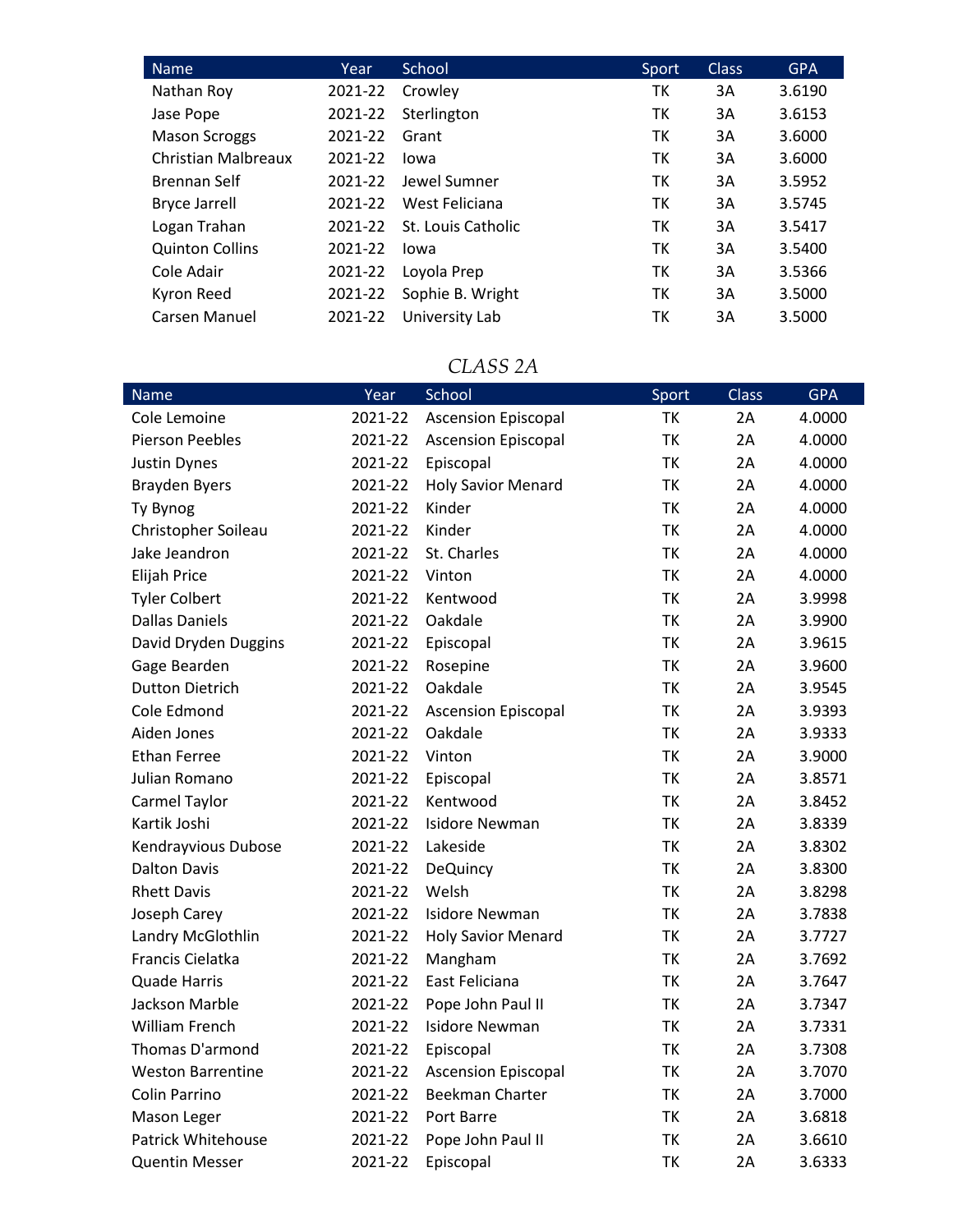| <b>Name</b>                 | Year    | School                     | Sport | <b>Class</b> | <b>GPA</b> |
|-----------------------------|---------|----------------------------|-------|--------------|------------|
| Robert Trelo                | 2021-22 | Isidore Newman             | тк    | 2A           | 3.6203     |
| <b>Charles Hoffmeister</b>  | 2021-22 | Isidore Newman             | тк    | 2A           | 3.6146     |
| Jack Savario                | 2021-22 | Episcopal                  | ТK    | 2A           | 3.6053     |
| Zintayvious Smith           | 2021-22 | <b>Red River</b>           | ТK    | 2A           | 3.6024     |
| Joseph Haydel               | 2021-22 | St. Charles                | тк    | 2A           | 3.5925     |
| Calep Jacob                 | 2021-22 | Loreauville                | ТΚ    | 2A           | 3.5869     |
| Charles (Harrison) Brammell | 2021-22 | Isidore Newman             | ТK    | 2A           | 3.5831     |
| Rogan Saunier               | 2021-22 | Delcambre                  | тк    | 2A           | 3.5652     |
| Landon Schillage            | 2021-22 | St. Thomas Aquinas         | ТK    | 2A           | 3.5500     |
| Landon Meche                | 2021-22 | <b>Ascension Episcopal</b> | ТK    | 2A           | 3.5454     |
| Alexavier Ceballos          | 2021-22 | Lake Arthur                | тк    | 2A           | 3.5435     |
| <b>Cutter Barks</b>         | 2021-22 | Vinton                     | ТΚ    | 2A           | 3.5000     |

## CLASS 1A

| <b>Name</b>            | Year    | School                           | Sport     | <b>Class</b> | <b>GPA</b> |
|------------------------|---------|----------------------------------|-----------|--------------|------------|
| William Bellina        | 2021-22 | <b>Ascension Catholic</b>        | <b>TK</b> | 1A           | 4.0000     |
| Andy Mai               | 2021-22 | Hanson Memorial                  | TK        | 1A           | 4.0000     |
| Jay Parker             | 2021-22 | <b>Ouachita Christian</b>        | <b>TK</b> | 1A           | 4.0000     |
| Avery Pilgreen         | 2021-22 | <b>Ouachita Christian</b>        | <b>TK</b> | 1A           | 4.0000     |
| Luke Spillers          | 2021-22 | <b>Ouachita Christian</b>        | <b>TK</b> | 1A           | 4.0000     |
| Zacc Landry            | 2021-22 | <b>Central Private</b>           | <b>TK</b> | 1A           | 3.9608     |
| Nathan Gremillion      | 2021-22 | <b>Cedar Creek</b>               | <b>TK</b> | 1A           | 3.9600     |
| <b>Bryant Moore</b>    | 2021-22 | Westminster Christian            | <b>TK</b> | 1A           | 3.9500     |
| Jonathan Zink          | 2021-22 | Metairie Park Country Day        | <b>TK</b> | 1A           | 3.9200     |
| <b>Drake Turner</b>    | 2021-22 | <b>Highland Baptist</b>          | <b>TK</b> | 1A           | 3.9130     |
| Caleb Cassidy          | 2021-22 | Sacred Heart                     | <b>TK</b> | 1A           | 3.8979     |
| <b>Ethan Taylor</b>    | 2021-22 | <b>Metairie Park Country Day</b> | <b>TK</b> | 1A           | 3.8500     |
| Eric Bourque           | 2021-22 | <b>Vermilion Catholic</b>        | <b>TK</b> | 1A           | 3.8260     |
| Daniel Thompson        | 2021-22 | St. Martin's Episcopal           | <b>TK</b> | 1A           | 3.8160     |
| Neiman Sullen          | 2021-22 | <b>Hamilton Christian</b>        | <b>TK</b> | 1A           | 3.7826     |
| Eli Goodwin            | 2021-22 | Metairie Park Country Day        | <b>TK</b> | 1A           | 3.7800     |
| <b>Brett King</b>      | 2021-22 | <b>Grand Lake</b>                | <b>TK</b> | 1A           | 3.7750     |
| Andy Weatherford       | 2021-22 | <b>Ouachita Christian</b>        | <b>TK</b> | 1A           | 3.7727     |
| Gus Ortega             | 2021-22 | <b>River Oaks</b>                | <b>TK</b> | 1A           | 3.7441     |
| <b>Blake Miller</b>    | 2021-22 | <b>Hanson Memorial</b>           | <b>TK</b> | 1A           | 3.7381     |
| <b>Tyler Melna</b>     | 2021-22 | St. Frederick                    | TK        | 1A           | 3.7000     |
| Cooper Shropshire      | 2021-22 | St. Martin's Episcopal           | TK        | 1A           | 3.6667     |
| Ryan Johnson           | 2021-22 | St. Martin's Episcopal           | TK        | 1A           | 3.6579     |
| James Sprague          | 2021-22 | <b>Highland Baptist</b>          | <b>TK</b> | 1A           | 3.6250     |
| Chris Bell             | 2021-22 | St. Frederick                    | <b>TK</b> | 1A           | 3.6000     |
| <b>Garrett Simmons</b> | 2021-22 | <b>Ouachita Christian</b>        | <b>TK</b> | 1A           | 3.5652     |
| Kameron Levier         | 2021-22 | <b>Opelousas Catholic</b>        | TK        | 1A           | 3.5600     |
| <b>Tristan Wiley</b>   | 2021-22 | <b>Ouachita Christian</b>        | TK        | 1A           | 3.5454     |
| James Miller           | 2021-22 | <b>Ouachita Christian</b>        | <b>TK</b> | 1A           | 3.5000     |